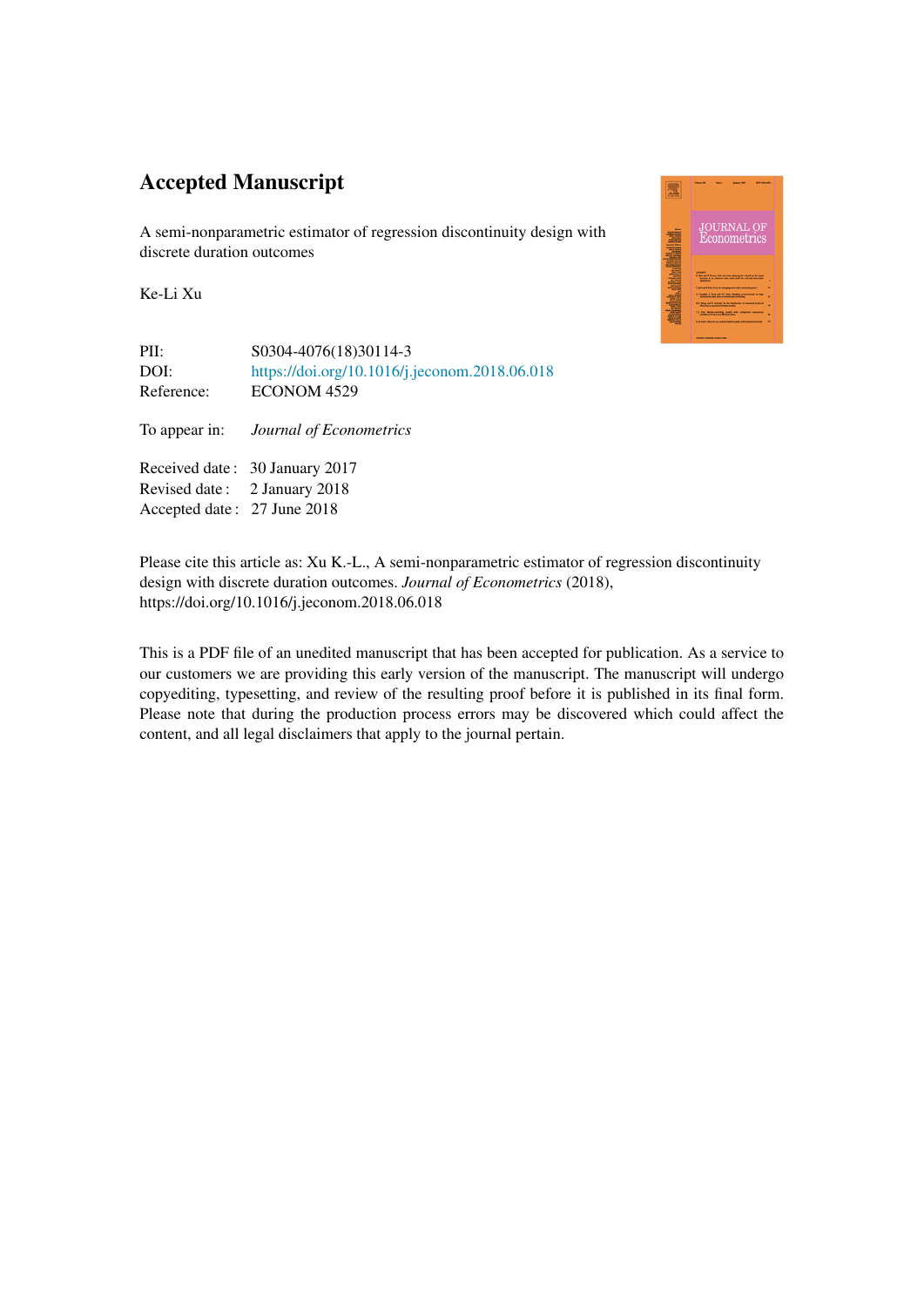## A Semi-Nonparametric Estimator of Regression Discontinuity Design

with Discrete Duration Outcomes

Ke-Li  $X_{11}^{\dagger}$ 

Indiana University Bloomington

June 28, 2018

## Abstract

We consider the regression discontinuity (RD) design with the duration outcome which has discrete support. The parameters of policy interest are treatment effects on unconditional (duration effect) and conditional (hazard effect) exiting probabilities for each discrete level. We propose a novel semi-nonparametric estimator which exploits a flexible separability structure of the underlying continuous-time duration process. Simultaneous inference over discrete levels is nonstandard since the asymptotic variance matrix is singular with unknown rank. The peculiarity is delivered by the nature of the RD estimand, and we provide solutions. Random censoring and competing risks can also be allowed in our framework.

Keywords: Generalized Wald test; grouped duration data; semi-nonparametric models; proportional hazard; regression discontinuity; series estimator; treatment effects.

## JEL classification: C21; C25; C41.

 $^{\dagger}$ Address: Department of Economics, Indiana University, Wylie Hall 255, 100 South Woodlawn Avenue, Bloomington, IN 47405-7104, USA. E-mail: kelixu@indiana.edu. Weblink: sites.google.com/site/xukeli2015/.

The author thanks Co-Editor, Associate Editor, three anonymous referees, Joshua Angrist, Marine Carrasco, Yingying Dong, Jean-Marie Dufour, Kirill Evdokimov, Han Hong, Ilze Kalnina, Vikas Mehrotra, Alice Nakamura, Joon Park, and participants at the Midwest Econometrics Group meeting at St. Louis, economics departments at Indiana, NC State, Université de Montréal, and University of Alberta School of Business for helpful discussions and comments. The author is also grateful to College of Liberal Arts at Texas A&M University for part of Önancial support under the Rothrock fellowship at an early stage of the project. The paper was previously circulated using the title "Estimation and Inference of Regression Discontinuity Design with Ordered or Discrete Duration Outcomes".